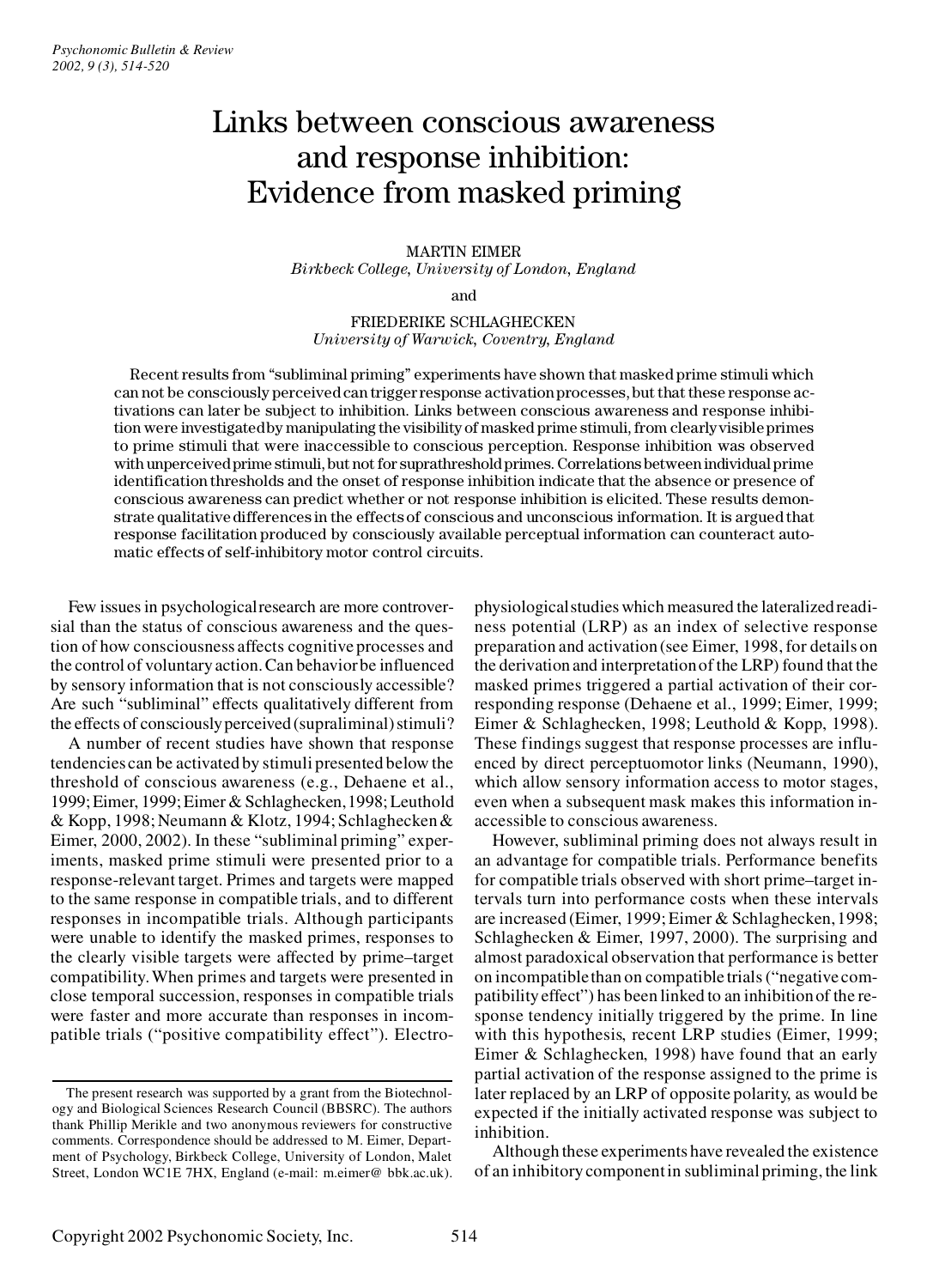between consciousness and response inhibition has not yet been studied directly. Because masked prime stimuli have always been inaccessible to conscious awareness in previous studies, it is unclear whether qualitatively different effects might have been observed with suprathreshold primes. We assume that the sequence of "facilitation followed by inhibition"observed in subliminal priming reflects a basic principle in motor control. Response activation and inhibition act as opponent processes, with inhibition as an automatic consequence of response activation. One likely function of such self-inhibitory control processes is the maintenance of stability within the motor system. Selfinhibition thus shuts down response tendencies unless their activation level is sustained by facilitatory input from other sources (see Houghton & Tipper, 1994, for a functional model of self-inhibition in the control of response processes). One primary source of response facilitation is perceptual evidence indicating that a currently activated response is appropriate. When such evidence is available, response facilitation will dominate inhibition. Under subliminal priming conditions, however, the mask eliminates sensory representations of the prime stimulus. Because automatic self-inhibition is no longer counteracted by facilitatory perceptual input, the initial response activation will be subject to inhibition (see Schlaghecken & Eimer, 2002, for a more detailed account).

Because a removal of sensory representations of a prime by a subsequently presented masking stimulus makes the prime inaccessible to conscious awareness, the presence or absence of response inhibition and the presence or absence of conscious awareness could be consequences of the same process. If that was the case, response inhibition and conscious awareness should be correlated. Inhibition should be found when masked primes cannot be consciously perceived, but not when they remain above the threshold of conscious awareness. By measuring whether a stimulus can be consciously discriminated, we should be able to predict whether response tendencies triggered by this stimulus will or will not be subject to inhibition.

The aim of the present study was to test this hypothesis that conscious awareness and response inhibition are correlated: Primed response tendencies are subject to inhibition when primes are inaccessible to awareness, but not when they are consciously perceived. To obtain experimental evidence for these assumptions, we manipulated the visibility of masked prime stimuli to create a "prime visibility gradient," ranging from clearly suprathreshold primes to subthreshold prime stimuli. The masking stimuli consisted of randomly arranged and partially overlapping line elements (see Figure 1). In Experiment 1, a prime visibility gradient was generated by varying the number of line elements constituting a mask between 0 (no mask) and 30 (dense mask), while prime duration remained constant (16 msec). In Experiment 2, we varied prime duration between 96 and 16 msec, while mask density remained constant (30 elements). Prime–target interval was 150 msec, which is sufficiently long to result in negative compatibility effects when primes are fully masked (Schlaghecken

& Eimer, 2000). Trials were compatible or incompatible, and the presence or absence of response inhibition for each prime visibility condition was inferred from performance differences between compatible and incompatible trials. If response inhibition and the absence of conscious awareness are correlated, the point along the visibility gradient where primes become inaccessible to conscious awareness should coincide with the point along this gradient where response inhibition starts. Because observers will differ considerably in their ability to perceive masked primes when their visibility is reduced, individual perception thresholds should predict the onset of response inhibition for individual participants.

To demonstrate this relationship, prime identification thresholds and the onset of response inhibition need to be determined independently. We measured individual identification thresholds at the beginning of each experiment by using an adaptive weighted up–down psychophysical staircase (Kaernbach, 1991). Starting with prime stimuli that were unmasked (Experiment 1) or presented for 96 msec (Experiment 2), prime visibility was decreased whenever primes were correctly identified. Identification performance was expected to reach chance level at some point along the prime visibility gradient. We measured the onset of response inhibition in subsequent blocks in which masked primes were followed by response-relevant targets and prime visibility was varied between blocks. We expected to find systematic qualitative differences in the impact of suprathreshold and subthreshold primes on behavior: The onset of response inhibition was defined as the point along the prime visibility gradient where prime– target compatibility effects turn from positive (suprathreshold primes, no response inhibition) to negative (subthreshold primes, response inhibition). This "turning point" was determined individually for each participant (see the Method section for details).

If the presence or absence of conscious awareness and the presence or absence of response inhibition result from the same underlying process, identification performance (defining the individual threshold of conscious awareness) and the onset of response inhibition should be correlated: For participants showing good prime identification performance, response inhibition should be found only when prime visibility is low. In contrast, for participants with poor identification performance, response inhibition should already be observed earlier along the prime visibility gradient.

# **EXPERIMENT 1**

#### **Method**

**Participants**. Twelve paid volunteers (6 male), 19–42 years of age (mean  $= 26.3$  years), participated in the experiment. Three other participants had to be excluded because of an overall error rate of about 10% or more. According to self-report, all participants but 1 were right-handed, and all had normal or corrected-to-normal vision.

**Stimuli and Apparatus**. Left-pointing and right-pointing arrows  $(<, >>$ ) served as primes and targets, subtending a visual angle of approximately  $0.9^{\circ} \times 0.3^{\circ}$ . Masking stimuli were constructed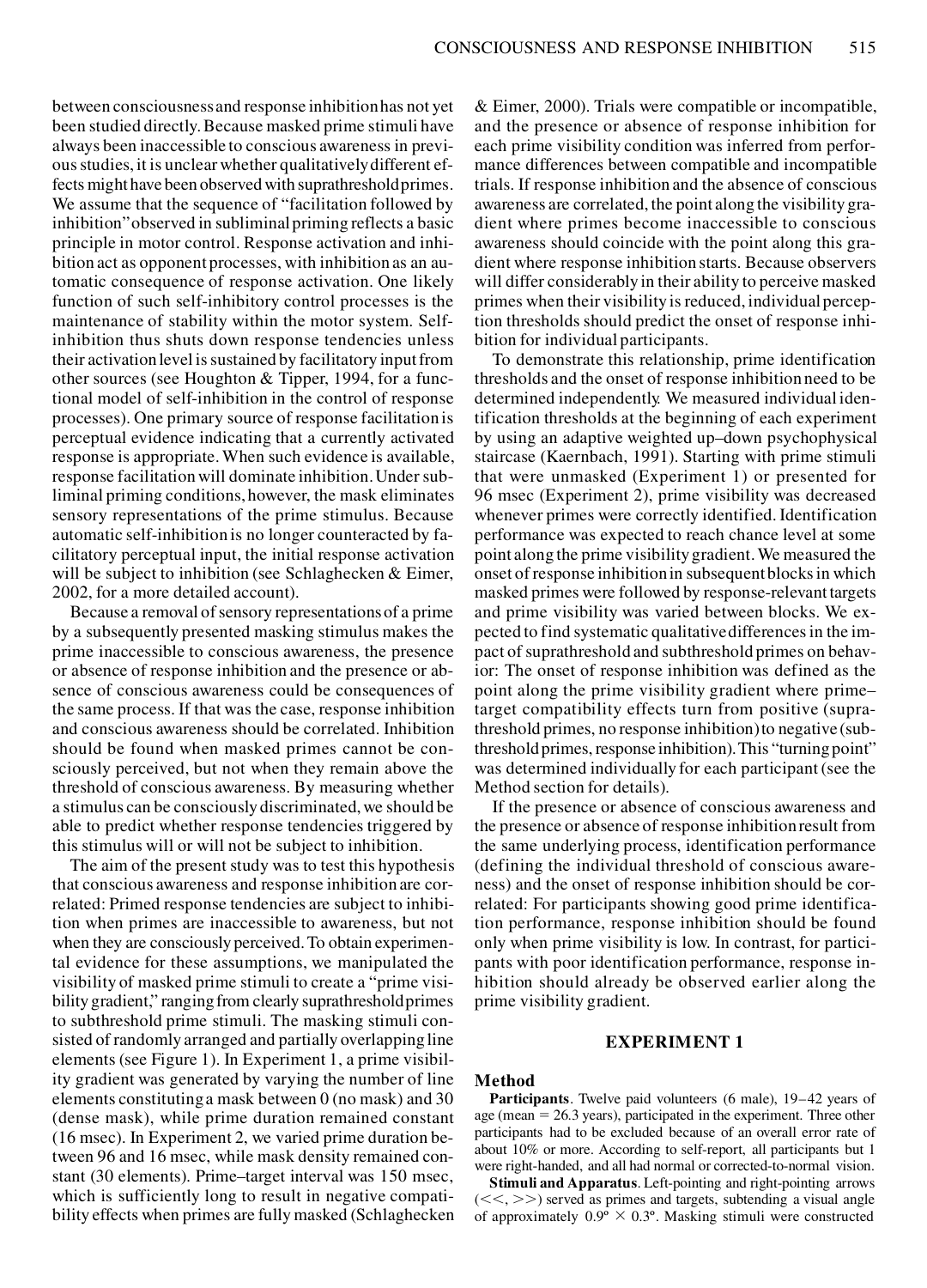from a  $6 \times 5$  matrix, randomly filled with overlapping horizontal, vertical, and oblique lines of different lengths (0.06º to 0.3º), resulting in a roughly rectangular array of about  $1.4^{\circ} \times 0.9^{\circ}$ . Line width was identical for all stimuli (0.06º).

**Procedure**. The participants were seated in a dimly lit chamber with response keys under their left and right index fingers. A com puter screen was placed 100 cm in front of the participants' eyes so that the screen center was in the center of the participants' horizontal straight-ahead line of sight. The participants were instructed to maintain central eye fixation. The experiment consisted of a stair case block of 248 trials, two practice blocks (20 trials each), and 21 masked priming blocks (80 trials each).

In the masked priming blocks, each trial consisted of a prime stimulus (16-msec duration), immediately followed by a mask (100 msec duration), followed by a 50-msec blank screen, which in turn was followed by a target stimulus (100-msec duration). The intertrial interval (ITI) was 1,300 msec (see Figure 1, left). Trials were termed *compatible* when prime and target arrows were pointing in the same direction, and *incompatible* otherwise. Both conditions were equiprobable, randomized within each block. The participants were instructed to respond as fast and as accurately as possible with a left keypress to left-pointing target arrows and with a right keypress to right-pointing target arrows. Seven different mask densities were employed: 0 (blank screen), 5, 10, 15, 20, 25, and 30 elements. Mask density varied between blocks, and each of the seven mask density conditions (mask0 to mask30) was delivered in a series of three consecutive blocks. The order of these seven series was randomized for each participant.

At the beginning of the experiment, a staircase block was run, consisting of two series of 124 trials, interrupted by a break. In this block, primes (i.e., arrow stimuli) and masks were presented as in the masked priming blocks, but no target followed the mask. The ITI was 2,000 msec, and the mask density was varied. Each of the two series started with a 0-element mask (i.e., an unmasked arrow). The participants had to identify the direction of the arrow and to respond with the corresponding key. A fixed-step, weighted 1 up/2 down procedure was employed: After a correct response, the mask density on

the next trial was increased by 1 element; after an incorrect response, it was decreased by 2 elements, within the range of 0–30 elements. With this procedure, identification performance is assumed to con verge on a  $66\%$  correct level (Kaernbach, 1991).<sup>1</sup> The participants were told that this would result in a subjectively near chance perfor mance level. They were encouraged to respond on each trial even when they were unsure about the direction of the arrow.

**Data analysis**. Repeated measures analyses of variance (ANOVAs) were computed on correct reaction times (RTs) and error rates in the masked priming blocks for the factors *mask density* (mask0, mask5, mask10, mask15, mask20, mask25, and mask30) and *compatibility* (compatible, incompatible). Where appropriate, Greenhouse– Geisser adjustments to the degrees of freedom were performed (indicated in the Results section by  $\varepsilon$ ). The onset of response inhibition was estimated by first computing prime–target compatibility effects (RT on incompatible trials minus RT on compatible trials) for each mask density condition and then fitting a regression line between the last positive compatibility effect larger than 5 msec and the first negative compatibility effect larger than 5 msec. The number of mask elements corresponding to the zero crossing point of this re gression line defined the onset of response inhibition along the prime visibility gradient.

From the staircase data, the first 30 trials of each series were discarded as warm-up trials. From the remaining  $2 * 94$  trials, mean mask density was computed for correct–incorrect reversals (first incorrect response after one or more correct responses) and for incorrect–correct reversals (first correct response after one or more incorrect responses). The mean of these two values served as the identification threshold estimate. Correlations were computed between individual identification threshold and individual response inhibition onset estimates.

## **Results**

Reaction times were longer in the mask0 condition than in the other conditions, resulting in a main effect of mask on RTs  $[F(6,66) > 4.87, p < .007, \varepsilon = .489]$ . Error rates tended to be lower in the mask0 condition than in the other



**Figure 1. Illustration of stimulus configuration and trial structure in Experiments 1 and 2. Left panel: Compatible trials in Experiment 1 in the mask30, mask5, and mask0 conditions. Right panel: Compatible trials in Experiment 2, in which prime duration was varied between 16 and 96 msec.**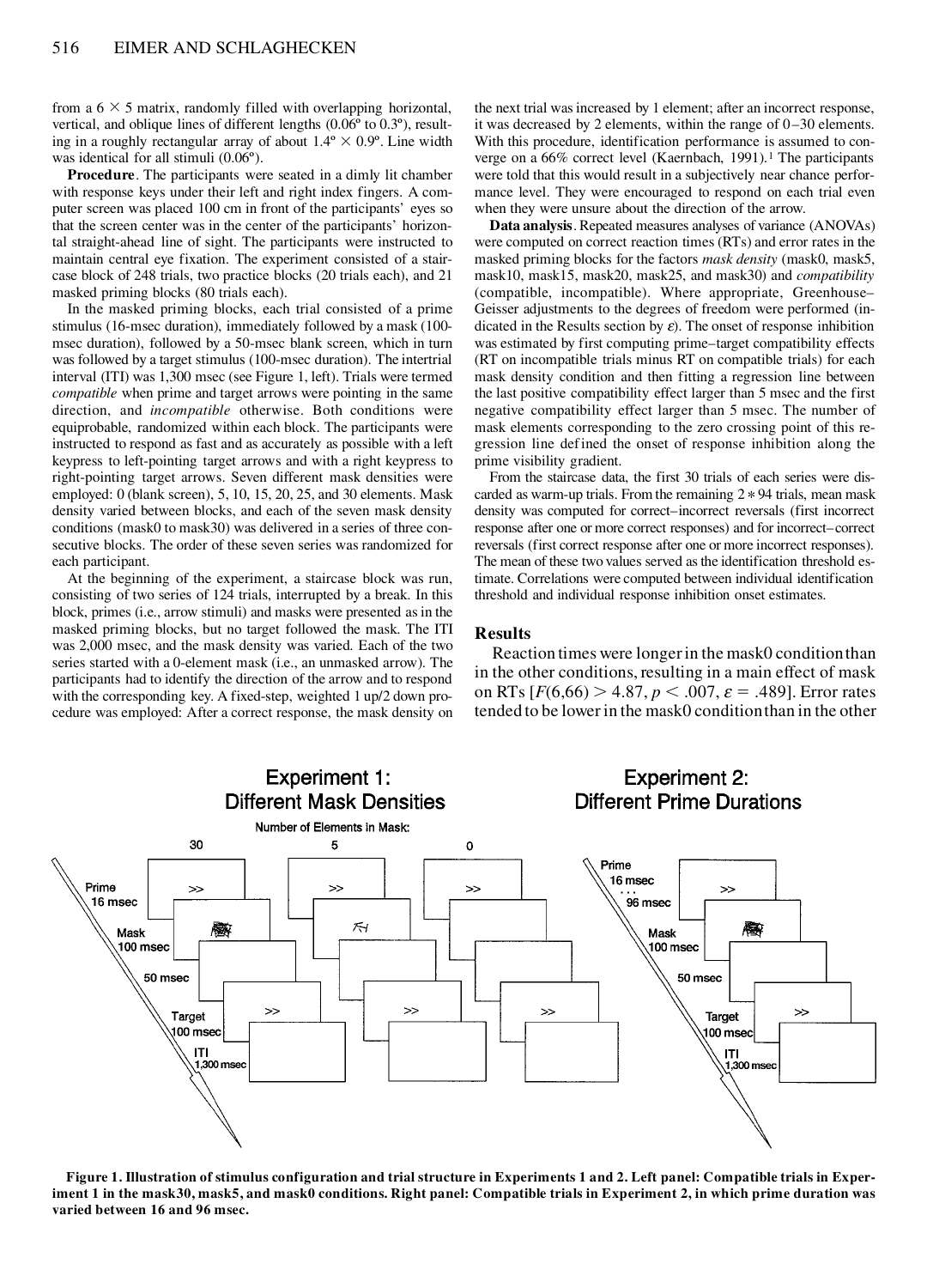conditions, but this difference was not significant  $\frac{F(6,66)}{ }$ 2.2,  $p > .088$ . There was no main effect of compatibility on either RTs or error rates [both  $Fs(1,9) < 2.1$ , both  $ps >$ .18]. As can be seen from Figure 2 (top panel), RTs were faster and fewer errors were made on compatible than on incompatible trials in the mask0 and mask5 conditions, whereas the reverse was true for the remaining conditions [for the interactions of compatibility  $\times$  mask on RTs and error rates, both  $Fs(6,56) > 15.0$ , both  $ps < .001$ ,  $\varepsilon = .283$ and .542, respectively]. Paired *t* tests, comparing RTs (error rates) on compatible trials with RTs (error rates) on incompatible trials, separately for each masking condition, confirmed the existence of positive compatibility effects in the mask0 condition [both  $t s(11) > 5.0$ , both  $p s <$ .001]. In the mask5 condition, a numerical positive compatibility failed to reach significance [both  $t s(11) < 1.6$ , both  $ps > .14$ ]. With all masks containing 10 or more elements, negative compatibility effects were present for RTs [all  $t s(12) > 3.69$ , all  $ps < .004$ ] as well as error rates [all  $t s(12) > 2.52$ , all  $p s < .029$ ].<sup>2</sup>

The mean identification threshold measured in the staircase block corresponded to a mask density of 7.9 elements. The estimated onset of response inhibition (averaged across participants) corresponded to a mask density of 6.8 elements. As predicted, a significant positive correlation between these two estimates was obtained  $(r =$  $.63, p < .027$ , two-tailed). Figure 2 (bottom panel), where individual identification threshold estimates are plotted against inhibition onset estimates, shows that participants with good identification performance tended to show response inhibition only with dense masks. For participants with poor identificationperformance, response inhibition tended to be elicited earlier along the prime visibility gradient. However, Figure 2 also reveals that although significant, this correlation pattern was by no means perfect. This could be related to the fact that different step sizes were used to determine detection threshold and inhibition onset estimates. Whereas mask density was varied in steps of 5 mask elements in the masked priming blocks, step sizes of 1 element were used in the staircase blocks. This problem was eliminated in Experiment 2.

# **EXPERIMENT 2**

#### **Method**

**Participants**. Twelve paid volunteers (3 male), 19–37 years of age (mean  $= 26.6$  years) participated in the experiment. According to self-report, all participants but one were right-handed, and had normal or corrected-to-normal vision.

**Stimuli and Apparatus** were identical to those in Experiment 1, but only one type of mask (30 elements) was employed.

**Procedure**. The experimental set-up was similar to that of Experiment 1, except that instead of manipulating mask density, we varied prime duration (see Figure 1, right). The experiment con sisted of a staircase block of 120 trials, one practice block (20 trials), and 12 masked priming blocks (80 trials each). In the latter blocks, prime duration was blocked and was either 96, 80, 64, 48, 32, or 16 msec. Each of these blocks was presented twice, and the sequence of blocks was completely randomized for each participant. Otherwise, the conditions were identical to those in Experiment 1. At the beginning of the experiment, a staircase block was run, consisting of

two series of 60 trials, interrupted by a 20-sec break. The staircase procedure was similar to that in Experiment 1, except that instead of mask density, prime duration was varied. Each staircase series started with a 160-msec prime duration. After a correct response, prime duration was reduced by 16 msec; after an incorrect response, it was prolonged by 32 msec, within the range of 16–160 msec.

**Data analysis**. Repeated measures ANOVAs were computed on correct RTs and error rates in the masked priming blocks for the factors *prime duration* (prime96, prime80, prime64, prime48, prime32, and prime16) and *compatibility* (compatible, incompatible). From the staircase data, the first 10 trials of each series were discarded. From the remaining  $2 * 50$  trials, individual identification thresholds were computed. Identification thresholds, inhibition onset estimates, and correlations between them were computed as in Experiment 1, except that these variables were now defined in terms of prime duration (in milliseconds). One participant (who was among the 3 participants showing the worst prime identification perfor mance in the staircase blocks) produced negative compatibility effects even with the longest prime durations. This participant had to be excluded from the correlation analysis, because no response inhibition onset estimate could be computed.

#### **Results**

RTs and error rates increased with increasing prime duration, resulting in a main effect of duration that was significant for RTs  $[F(5,55) = 7.25, p < .001, \varepsilon = .751]$  and approached significance for error rates  $F(5,55) = 2.65$ ,  $p < .057$ ,  $\varepsilon = .675$ . Errors were more frequent on incompatible trials than on compatible trials  $[F(1,11) = 9.5]$ ,  $p < .01$ , while there was no main effect of compatibility on RTs ( $F < 0.6$ ,  $p > .47$ ). The interaction of compatibility and prime duration was highly significant for both RTs and error rates [both  $F_s(5,55) > 7.8$ , both  $ps < .001$ ,  $\varepsilon$  = .481 and .742, respectively]. As can be seen from Figure 3 (top panel), RTs were faster and fewer errors were made on compatible than on incompatible trials for the prime96, prime80, and prime64 conditions, but the reverse was true for the prime32 and prime16 conditions. Paired *t* tests, comparing RTs (error rates) on compatible trials with RTs (error rates) on incompatible trials for each prime duration condition separately confirmed the existence of positive compatibility effects in the prime96 and prime80 conditions on RTs and error rates [all  $ts(11) > 2.7$ , all  $p<sub>5</sub>$  (0.017), and the presence of negative compatibility effects in the prime16 and prime32 conditions on RTs [both  $t s(11) > 3.6$ , both  $p s < .004$ . No significant compatibility effects were found in the prime48 and prime64 conditions [all  $t s(11) < 2.1$ , all  $p s > .068$ ].

The identification threshold (averaged across 11 participants) corresponded to a prime duration of 56 msec. The estimated onset of response inhibition (averaged across 11 participants) corresponded to a prime duration of 54 msec. As predicted, a highly significant positive correlation between these two estimates was obtained ( $r = .743$ ,  $p <$ .009, two-tailed). In Figure 3 (bottom panel), individual identificationthreshold estimates are plotted against inhibition onset estimates. Participants with good identification performance showed evidence for response inhibition only when primes were presented very briefly. For participants with poor identification performance, response inhibition was already present for longer prime durations.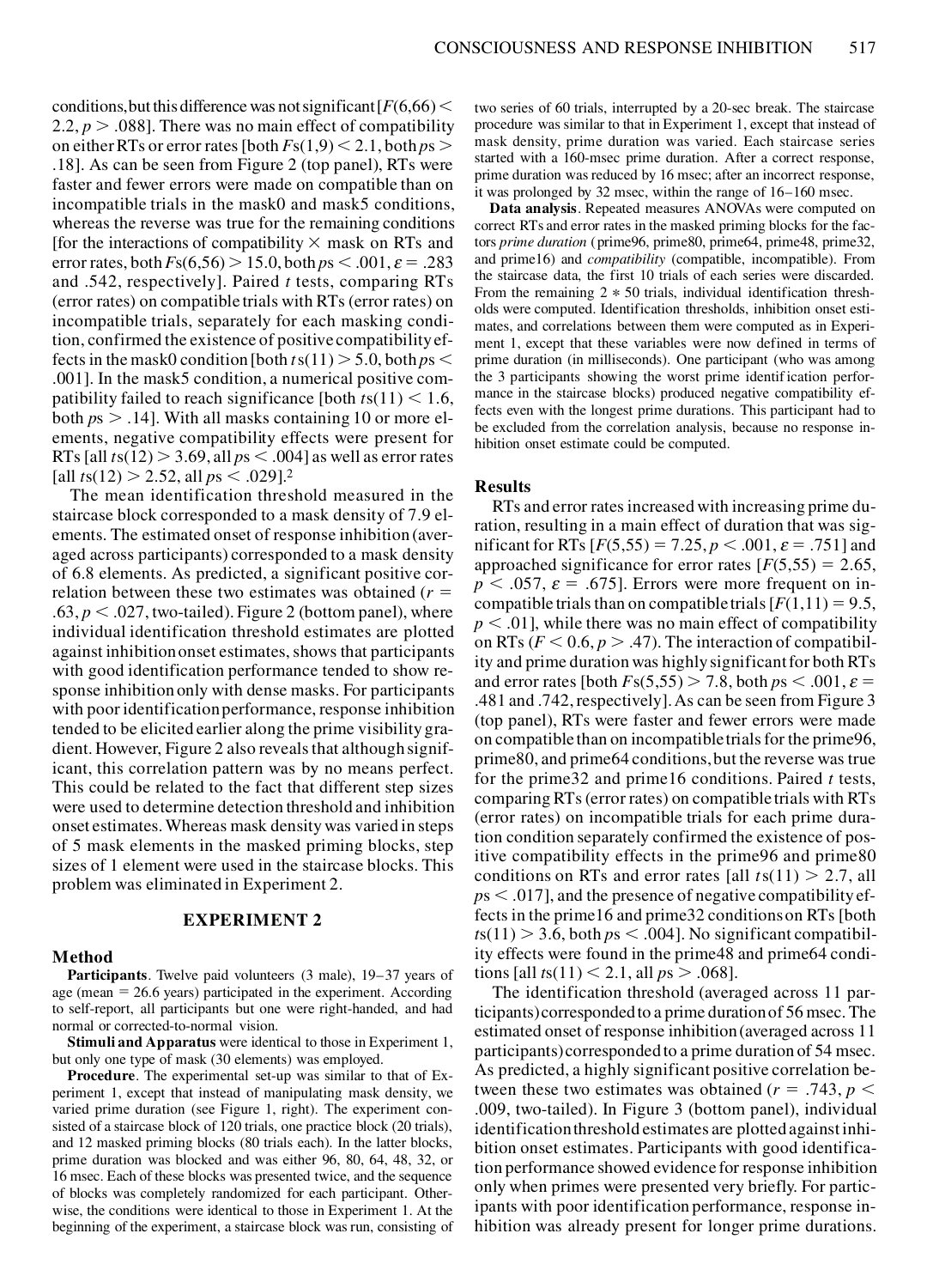

**Figure 2. Results of Experiment 1. Top panel: Reaction times (line graphs) and error rates (bar graphs) in compatible trials (black) and incompatible trials (white) for the different mask density conditions ranging from 0 (no mask) to 30 (dense mask). The vertical line indicates the prime identification threshold along the prime visibility gradient as determined with psychophysical staircases. Bottom panel: Individual estimated turning points from positive to negative compatibility effects plotted against individual prime identification thresholds. Both values are defined in terms of mask density (number of mask elements). Low values indicate "early" turning points and poor identification performance; high values indicate "late" turning points and good identification performance.**

## **DISCUSSION**

The aim of this study was to substantiate the claim that conscious awareness and the presence or absence of response inhibition in subliminal priming are correlated.

Two experiments tested the hypothesis that response inhibition is elicited when masked primes become inaccessible to conscious awareness, but not with suprathreshold primes. Prime–target compatibility effects were measured while the visibility of masked prime stimuli was varied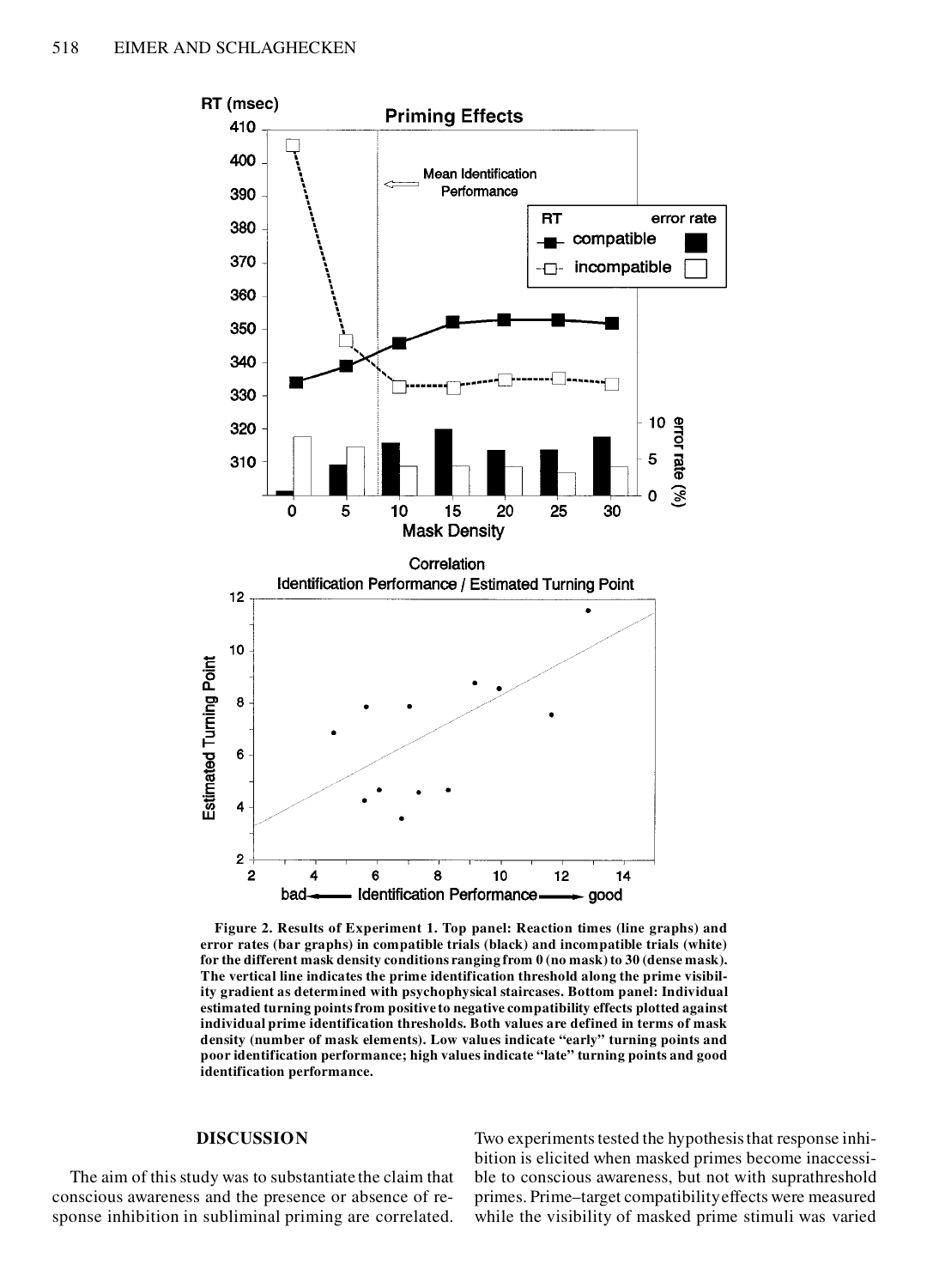

**Figure 3. Results of Experiment 2. Top panel: Reaction times (line graphs) and error rates (bar graphs) in compatible trials (black) and incompatible trials (white) for different prime durations from 96 to 16 msec. The vertical line indicates the prime identification threshold along the prime visibility gradient as determined with psychophysical staircases. Bottom panel: Individual estimated turning points from positive to negative compatibility effects plotted against individual prime identification thresholds. Both values are defined in terms of prime duration (in milliseconds). Low values indicate "early" turning points and poor identification performance; high values indicate "late" turning points and good identification performance.**

along a "visibility gradient," and prime identification thresholds were determined separately using psychophysical staircases. The inhibition of a primed response was inferred from negative compatibility effects (performance costs for compatible trials), while positive compatibility effects were assumed to reflect the absence of response inhibition.

The results obtained in Experiments 1 and 2 are entirely in line with the prediction that response inhibition will be found when masking prevents the conscious awareness of a prime stimulus, but not when the primes remain above the identification threshold. Positive compatibility effects were observed for suprathreshold primes, and negative compatibility effects were present when primes could not